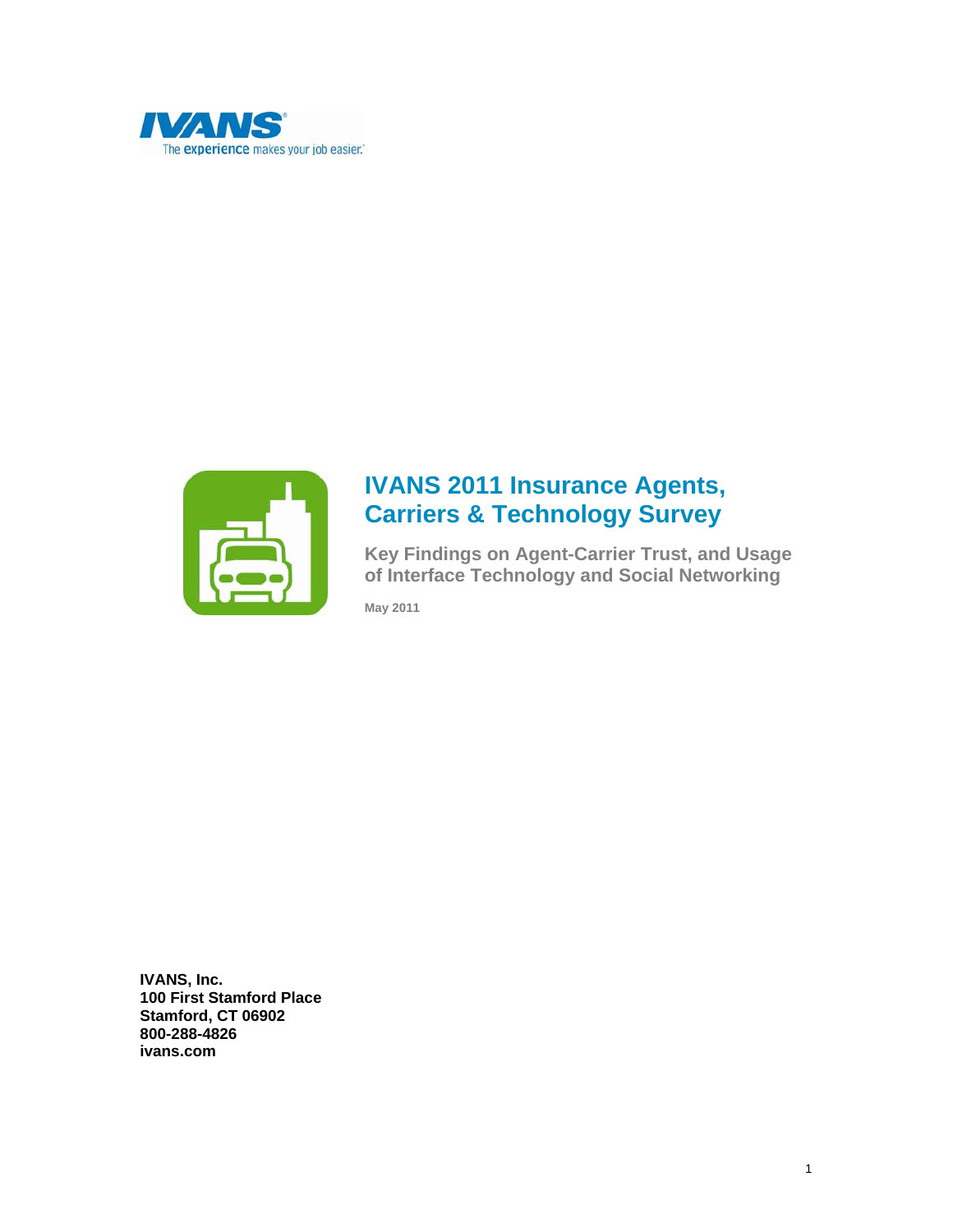

**IVANS 2011 Insurance Agents, Carriers & Technology Survey:**  Key Findings on Agent-Carrier Trust, and Usage of Interface Technology and Social Networking

## **Executive Summary**

A stalled economy, combined with rapidly changing technology, has created a variety of challenges for the insurance industry – particularly the independent agent distribution channel. To better understand some of the key issues facing independent agents, IVANS recently conducted a survey that included 515 respondents from insurance agencies across the U.S. that deal with personal, commercial and specialty lines of business

With intense competition among insurers, fueled by the lingering soft market, consumers know they can often reduce their premiums if they comparison shop. This is especially true with personal lines and small commercial lines of business, where some agents fear commoditization is happening due to consumers focusing more on price than on the type of coverage they are buying. More than 43 percent of the agents surveyed indicated that customers shopping around for quotes, primarily on the Internet, was the most threatening issue to their bottom line. **Rapid response is critical and highlights the need for increased workflow automation, so agents can reply to their customers' needs immediately and provide more consultative value to the sales cycle.**

In addition, 19 percent of respondents indicated that another concern is direct online sales. Some agents fear that carriers are starting to overlook the value they bring to the sales process and are beginning to pursue direct online sales instead. A number of agents expressed their concern that carriers will potentially leave the independent agent distribution channel altogether. The pre- and post-sale support that agents provide, however, can be a key differentiating point in customer retention and loyalty. Again, this is where integrating interface technology can help agents enhance the customer experience through a single workflow, and can enable them to leverage up-selling and cross-selling opportunities.

#### **Trust is Essential to Agent-Carrier Relationship**

The IVANS study also focused on the question of trust – do agents trust their carriers? We found that **77 percent of agents surveyed have a high degree of trust with their carriers, reflecting the value they place on the "ease of doing business" campaigns that carriers support.** In particular, agents want workflow automation tools, like download and real-time, because it helps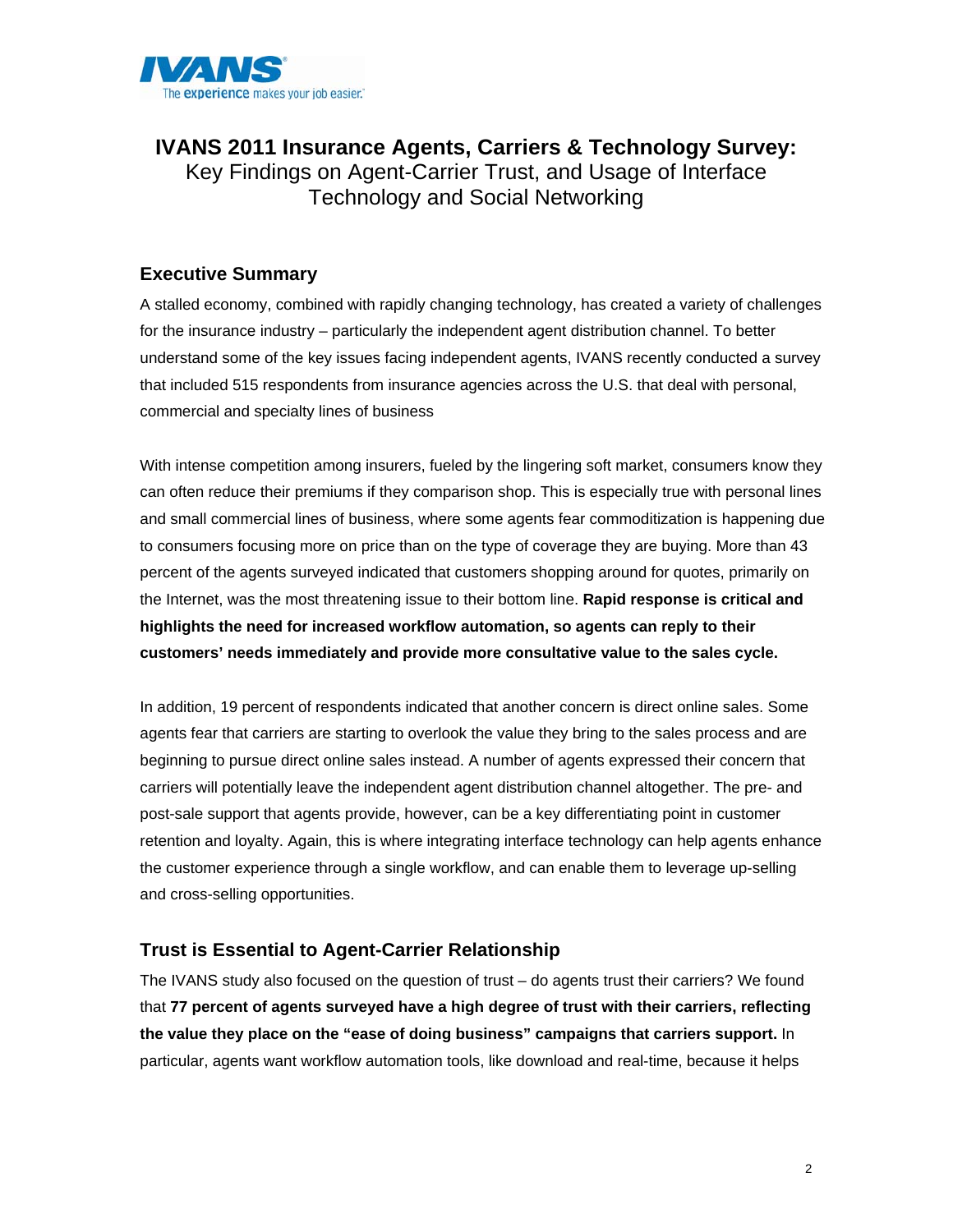

them remain competitive against alternative distribution channels. This desire is evident in their high rate of adoption.

While most agents trust their carriers, 24 percent view carriers with some degree of skepticism, and several agents expressed uncertainty with the level of long-term commitment carriers have to the independent agent distribution channel, particularly in technology. Digging deeper, we find that **agents are not using workflow automation tools with all of their carriers – primarily because not all carriers make these options available.** By providing education and training, and investing in tools like download and real-time, carriers can show their support for the agent channel – making it easier for them to do business and reducing their time to market.

More agents are realizing the benefits of real-time through reduced data re-entry and number of passwords, and are seeing this technology essentially places the data at their fingertips. Other automation processes, such as commercial lines download take the speculation out of what data is required and where it is located, so agents can focus on building the customer relationship instead of performing administrative tasks. These benefits have led some agents to become quite passionate about their use of download and real-time, with one saying, "I just wish there were more opportunity with some of my carriers! I've been trying to get more on board!"

Agents aren't the only ones who can benefit from implementing efficient interface solutions into their systems. With fewer opportunities for "human error," a carrier's policy data will be more accurate, which then reduces the number of endorsements needed to correct policy data. Additionally, by making it possible for agents to submit data to carriers electronically, there are fewer paper



**Agent Use of Interface**

applications and change requests that need to be handled. When agents have access to key policy data right from their agency management system, they are also more likely to handle insurance questions, thereby less calls are made by the agent to the carrier for assistance. Finally, the successful integration of automation workflows provides the foundation for going paperless by providing policy data to the agents electronically, but the ability to access DEC pages and other key policy forms in real-time has made paperless initiatives truly achievable.

With all these benefits, some carriers still remain on the sidelines with regard to download and real-time. This is

Source: IVANS Survey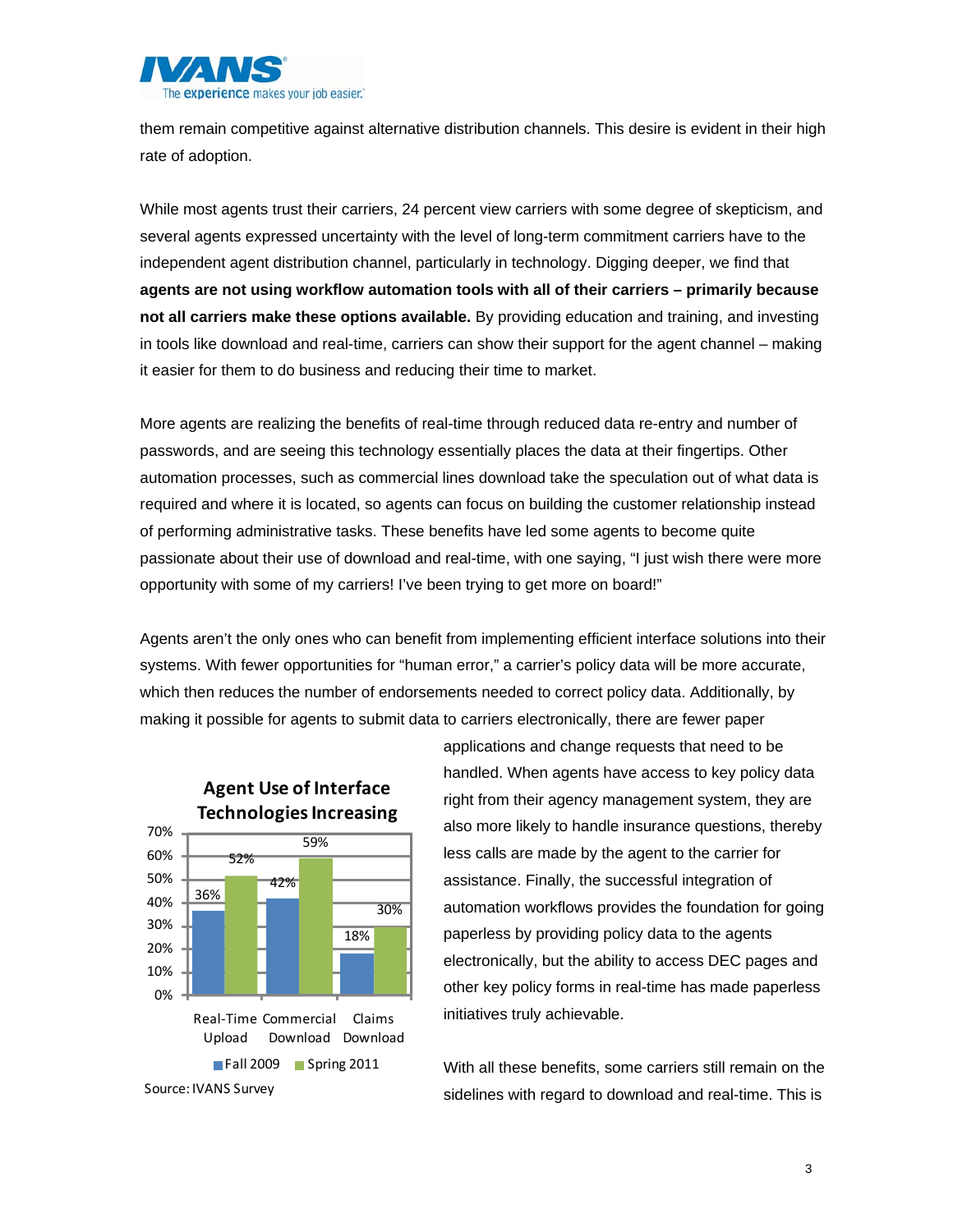

changing as evidence demonstrates **agents like to work with carriers that offer these capabilities and agent adoption is steadily increasing.** In *IVANS 2009 Agent Survey*, only 36 percent of agents reported using real-time upload. This number increased to 52 percent of the agents we surveyed. Commercial lines download also saw an increase from 42 percent to 59 percent of agents, and claims download is up to 30 percent from 18 percent previously.

To onboard agents, carriers are leveraging such tools as webinars, training materials, user groups and some are even using help desk systems that make outbound calls when agents are having trouble completing insurance policy transactions. For example, when an agent uses his or her agency management system to perform a real-time quote, but is unable to complete the transaction, the help desk system captures the date and time of the incident, the agent and location, and description of issue. The agent is then contacted, and the carrier can provide assistance knowing in advance what the issue is. If agents are guided through the process, they quickly realize the benefits and will give the technology another try. In addition to being a powerful tool for increasing agent adoption, it is also a fast way for carriers to determine if further enhancements to the system are needed and reports on which agents have been successful and number of real-time transactions occurring each day.

Some carriers are also implementing agent-enabled, single sign-on technology through real-time processing in order to make it easier for their agents to quote and service their policies. Single sign-on technology enables an agent to log-in once and gain access to multiple software systems without being prompted to log-in again. This technology eliminates the burden of having to manage numerous log-on IDs and passwords that agents are faced with when accessing multiple carrier websites. As a result, they are able to streamline processes via a single workflow, reduce the need for paper through electronic transmissions, save time by eliminating the re-keying of data and focus more on growing their business rather than tasks related to policy administration.

Although the use of interface automation technologies has been increasing year-over-year, our findings show there is room for growth and many agents are still not engaging with all of their carriers. For example, when those agents who are not using real-time were asked why they hadn't implemented it yet, an overwhelming 60 percent said it was because their carriers do not offer the technology. Following that, comparative raters were cited by 13 percent of agents as their main reason for not using real-time. Our findings indicate that once agents are educated and trained on the benefits, they embrace automation workflow technology and, in many cases, become strong advocates for adding more transactions and lines of business.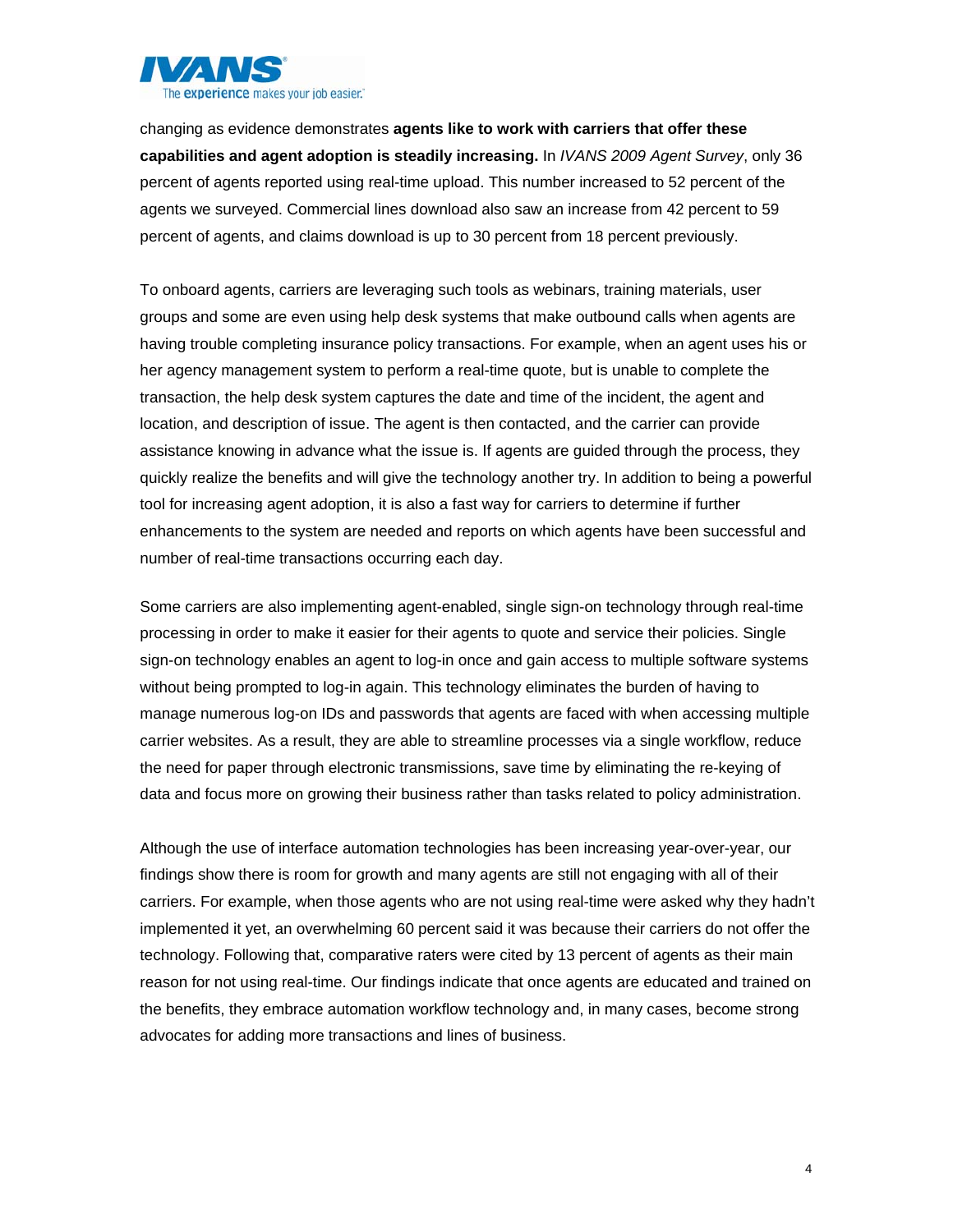

When asked about implementing commercial lines download, 63 percent of respondents say they do not use it because it is currently not an option with their carriers. A much smaller amount, (eight percent of agents) said they were concerned that agency-level data would be lost, or replaced with incomplete or inaccurate data from the carrier, and this was preventing them from implementing commercial lines download technology. Commercial lines of business often require non-standard information, which needs to be addressed during the download implementation, and in the past, this technology was met with some doubt. However, commercial lines technology has evolved significantly, and expectations have been reset for both carriers and agents. For example, minimum data sets have been defined for such transactions as business owner policy, property, general liability, business auto and workers compensation, so the data quality has greatly improved because of these defined standards. Vendor systems have also matured and more carriers are now implementing this technology, so the timing is right for agents to engage their carriers.

As agencies look at commercial lines as a way to diversify their product portfolios to hedge risk and grow their business in this soft market, commercial lines download technology enables agents to serve their customers more quickly and accurately. For insurance carriers, commercial lines download represents an opportunity to improve operational efficiency and accelerate new business with agents.

#### **Workflow Automation: Defending the Agent Distribution Channel**

For carriers that have not yet implemented interface technologies, **policy download is a good place to begin.** Download allows carriers to automatically send data to agents so their agency management systems will be in synch with carrier systems. This eliminates the need for duplicate data entry and ensures agents have accurate policy data. An initial download implementation can include one or more lines of business, but carriers can continue to add lines to build out their capabilities over time. In addition, policy download creates a good foundation for adding future realtime functionality.

Carriers that write both personal and commercial lines of business often kick off their download initiatives by implementing personal lines first. In fact, personal lines policies account for the greatest volume of download activity, with well over 7 million transactions every month, and continue to increase. In April 2011 personal lines transactions were up by 12 percent year-overyear. Leading this growth was dwelling fire (+21% year-over-year), homeowners (+15%), personal auto (+13%), personal inland marine (+11%) and personal umbrella (+10%).

**Following personal lines download implementation, a natural progression is to add policy download for commercial and specialty lines of business,** as the benefits are similar. Agent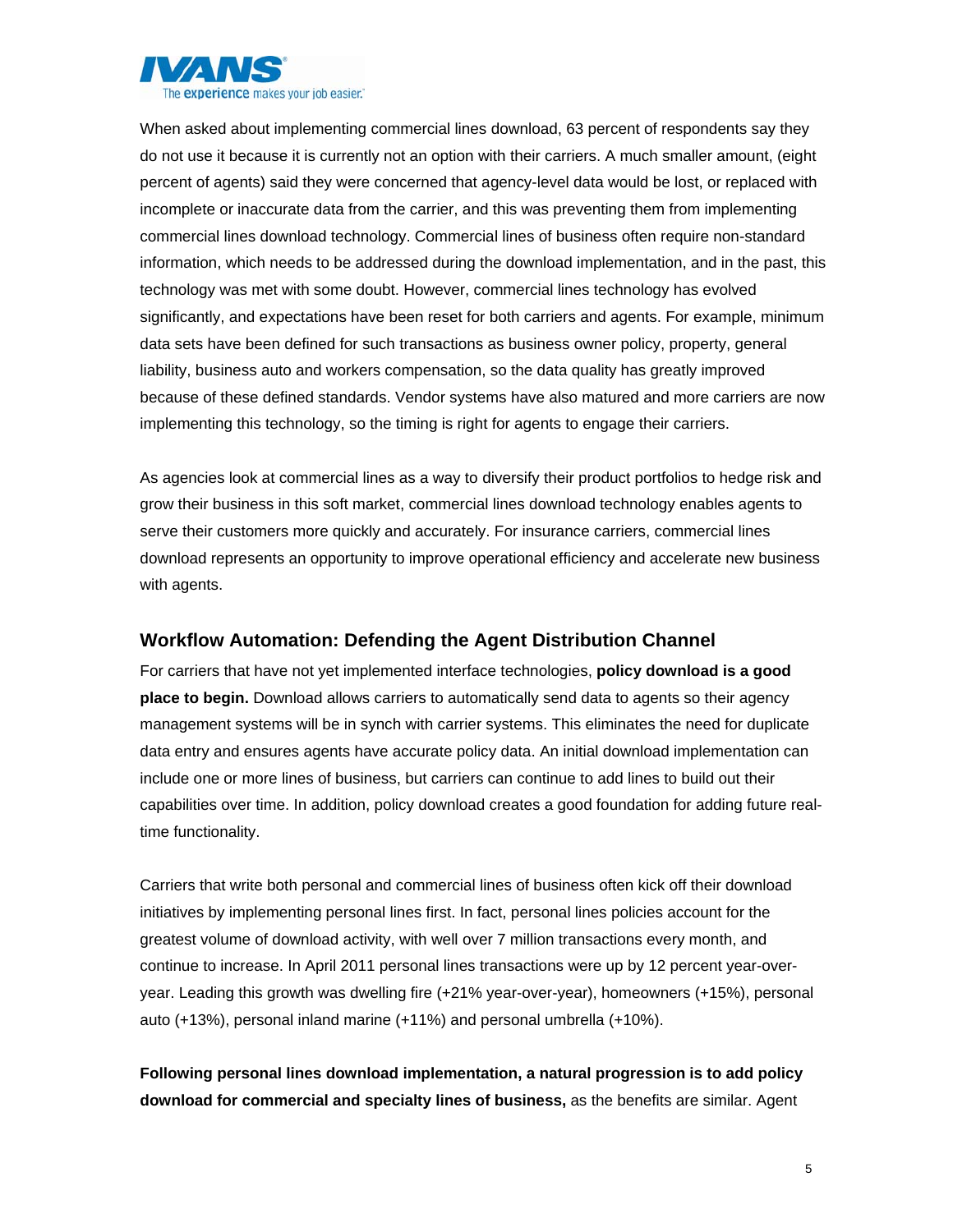

adoption is typically high because many of them understand the benefits as a result of their experience with personal lines download. Commercial lines download volume is well over 500,000 transactions per month and grew 14 percent year-over-year in April 2011. Leading this progression was commercial inland marine (+93% year-over-year), commercial umbrella (+38%), commercial package (+23%), commercial auto (+17%), workers compensation (+12%) and business owners (+11%).

**After implementing policy download, carriers may want to add real-time capabilities to create a complete RoundTrip data workflow.** Real-time allows agents to access customer data on carrier systems and quickly process transactions, directly from within their agency management systems. This can greatly increase agents' speed to market and enable them to provide a higher level of customer service. Almost 80 percent of real-time transactions are due to customer inquiries, with quotes accounting for 13 percent. **With customers shopping around more for quotes, particularly via the online channel, real-time is proving to be an invaluable tool for agents to remain competitive.**

In addition to policy download and real-time capabilities, claims download is another area where carriers can realize efficiencies while improving communication with agents. Claims download allows carriers to automatically update agency management systems with claims data as new claims are reported or existing ones are settled. Agent adoption of claims download is rapidly increasing, with the number of active agents up almost 60 percent year-over-year in April 2011. The number of transactions continues to climb as well, increasing 95 percent year-over-year in April 2011 following about 350 percent growth in 2010 when compared to 2009.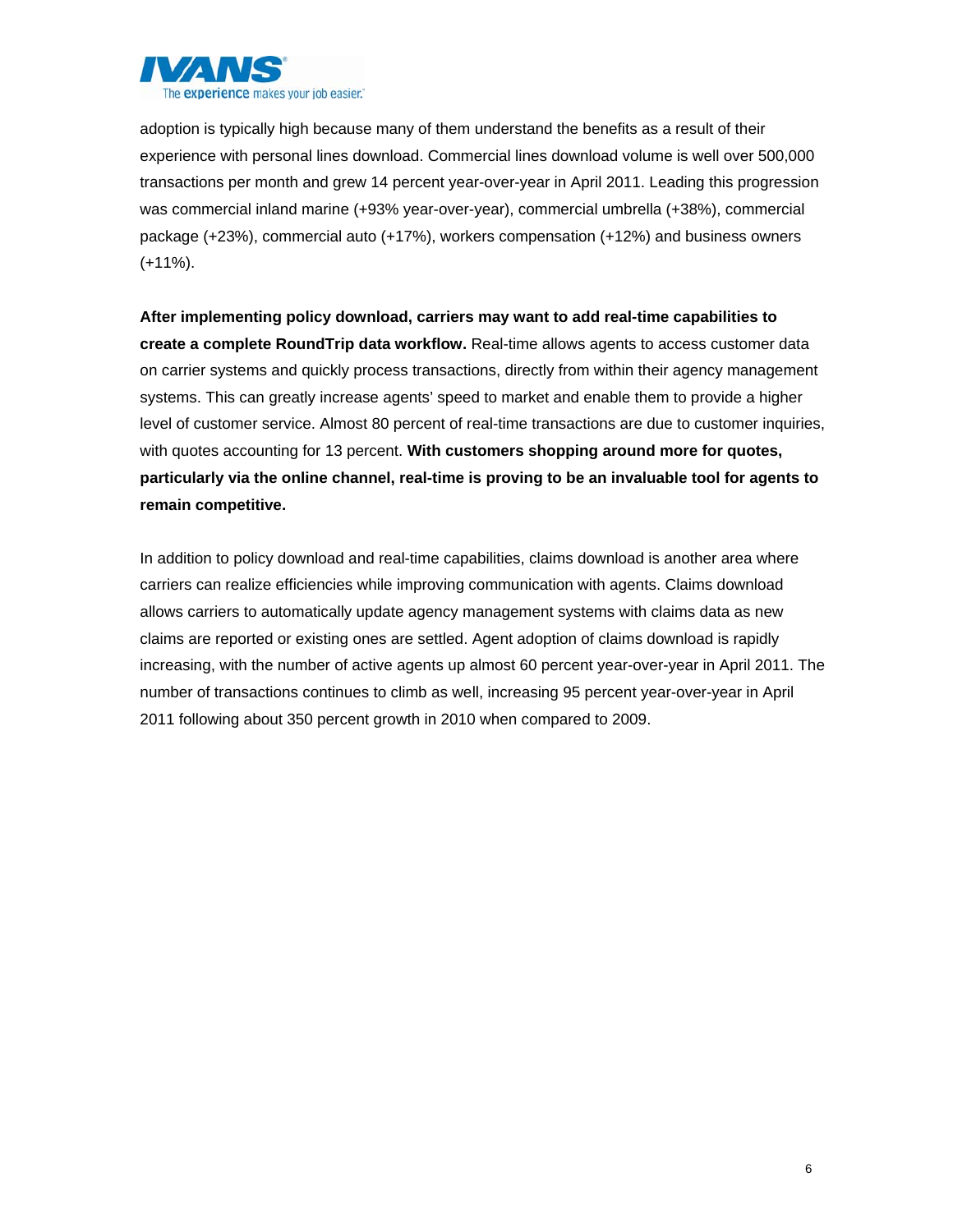

## **Best Practice Strategies**

Once a carrier has decided to implement automation technology, below are some specific strategies to use that have been proven to be very successful for encouraging agent adoption:

- To start, identify agents who are already doing an upload bridge, as they will make good candidates for adoption and provide carriers with good feedback. Set up a pilot program that engages these agents and use their feedback to add enhancements, before rolling out real-time technology to all agents.
- Get buy-in from the senior management team to promote agency-adoption initiatives. They need to understand the importance of agent adoption, so they will champion a unified strategy that everyone will follow.
- Internal education is critical. Fellow employees need to understand how real-time works and its benefits, so everyone can work together as a single voice to get the message out.
- Build an incentive program and create monthly scorecards that include measurements such as an overall agency adoption growth rate, top ten field underwriters, top ten agencies and each agency's real-time usage.
- External training/communication with agents should come in various forms including: webinars, training materials, on-site visits, and leveraging agency user groups and industry organizations to spread the word.
- On-site visits should not only explain to agents how to operate the real-time interface software, but also how they can incorporate it into their workflow - and the benefits they would achieve from doing so. This helps to change the mind set of those who think realtime is just a data entry task to realizing it can be a revenue generating activity.
- When training on-site, use live accounts versus fictitious ones. Real-life examples show in the clearest of terms how this technology positively impacts an agent's bottom line.
- If possible, set up your help desk to pro-actively call on agents who have had difficulty logging on via real-time. By creating an automated system that triggers a call when there is log on failure, you will be able to address the issue more quickly and enhance your system if necessary. And, agents will be more likely to give real-time a second chance.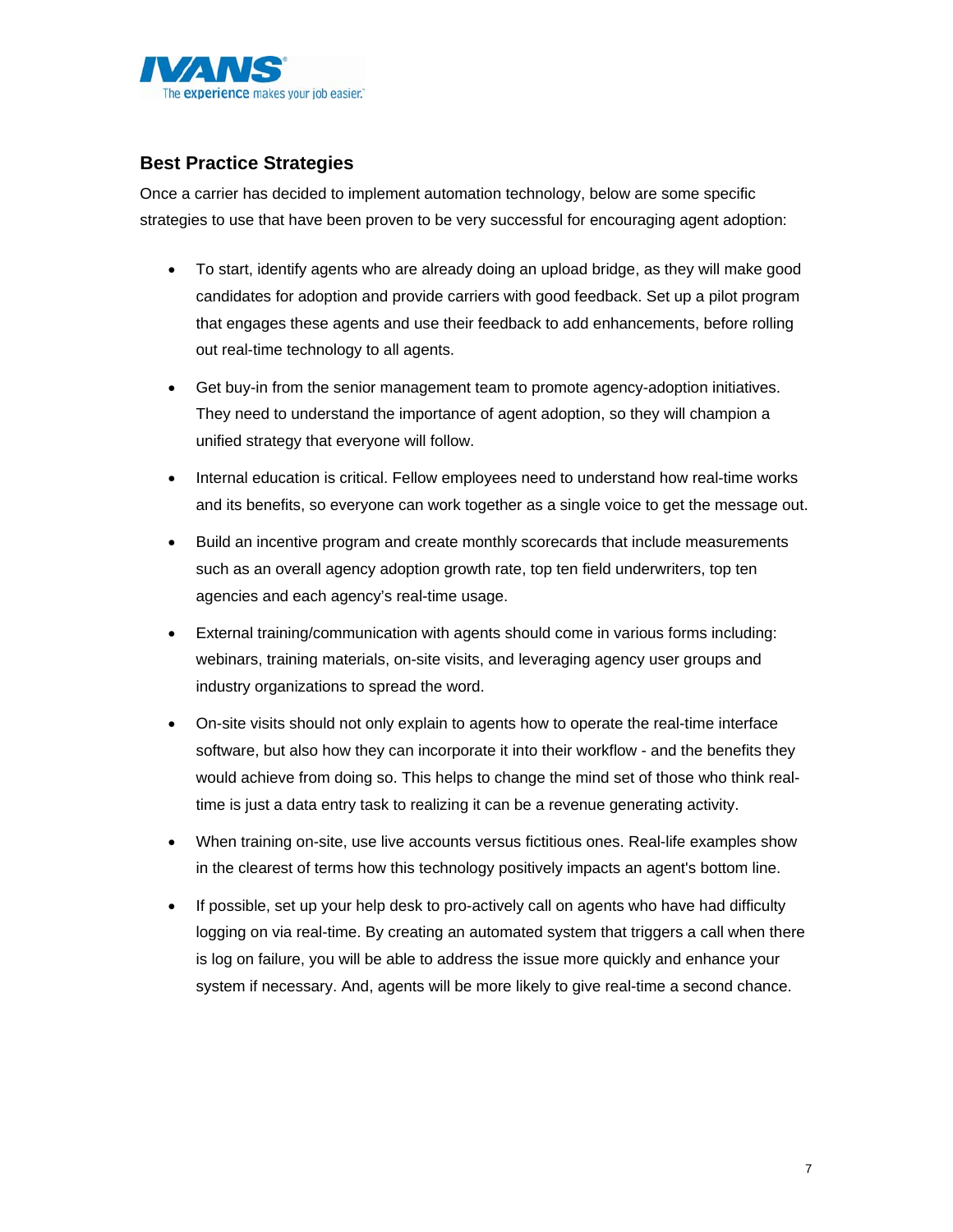

## **Social Media: A Partnership Approach**

In a rapidly changing technological environment, the need for agency-carrier automation technologies is clear, but what is not as evident is the optimum role of social media. With the growing influence of this medium among consumers, we asked agents about their use of this technology tool. About 38 percent of agents say they do not engage in social media and have no plans to do so. Of those that do use social media, about 28 percent say they are passively maintaining a presence, 27 percent say they use it for marketing purposes and 14 percent use it to provide enhanced customer service.

**Many agents have an interest in using social media, but they often lack the resources or insight to leverage this technology to its full potential.** Furthermore, they often have to compete with carriers for customer attention in this space, leading to the question of who is ultimately responsible for the customer relationship. By partnering with agents to develop a joint social media strategy, carriers can avoid the perception that they are circumventing agents to go direct to the customer. At the same time, they can introduce consistent client messaging across their agent base to further strengthen their brand.

Agents who actively engage customers in the social media space are more likely to develop positive customer relationships that can lead to referrals. In addition, agent and carriers can both leverage the customer feedback they gain through these conversations to improve their products and services. **By working together, carriers can help empower agents to harness the benefits of social media and grow their books of business.** 

For carriers or agents thinking of getting started, below are several tips to keep in mind:

- **Think before posting** Before posting, always remember you are the "face" of the company in this arena and what you post/write will impact how the company is perceived.
- **Start the conversation** Post a meaningful, succinct comment on a relevant group site such as a LinkedIn insurance community site or Twitter account to maximize your chances of getting people to respond.
- **Join the conversation** Conversely, monitor these same community sites to uncover opportunities where you could respond to a comment that has already been posted. This enables you to become a subject matter expert over time and people will begin to follow.
- **Keep posts neutral** Avoid negative comments and engage genuinely.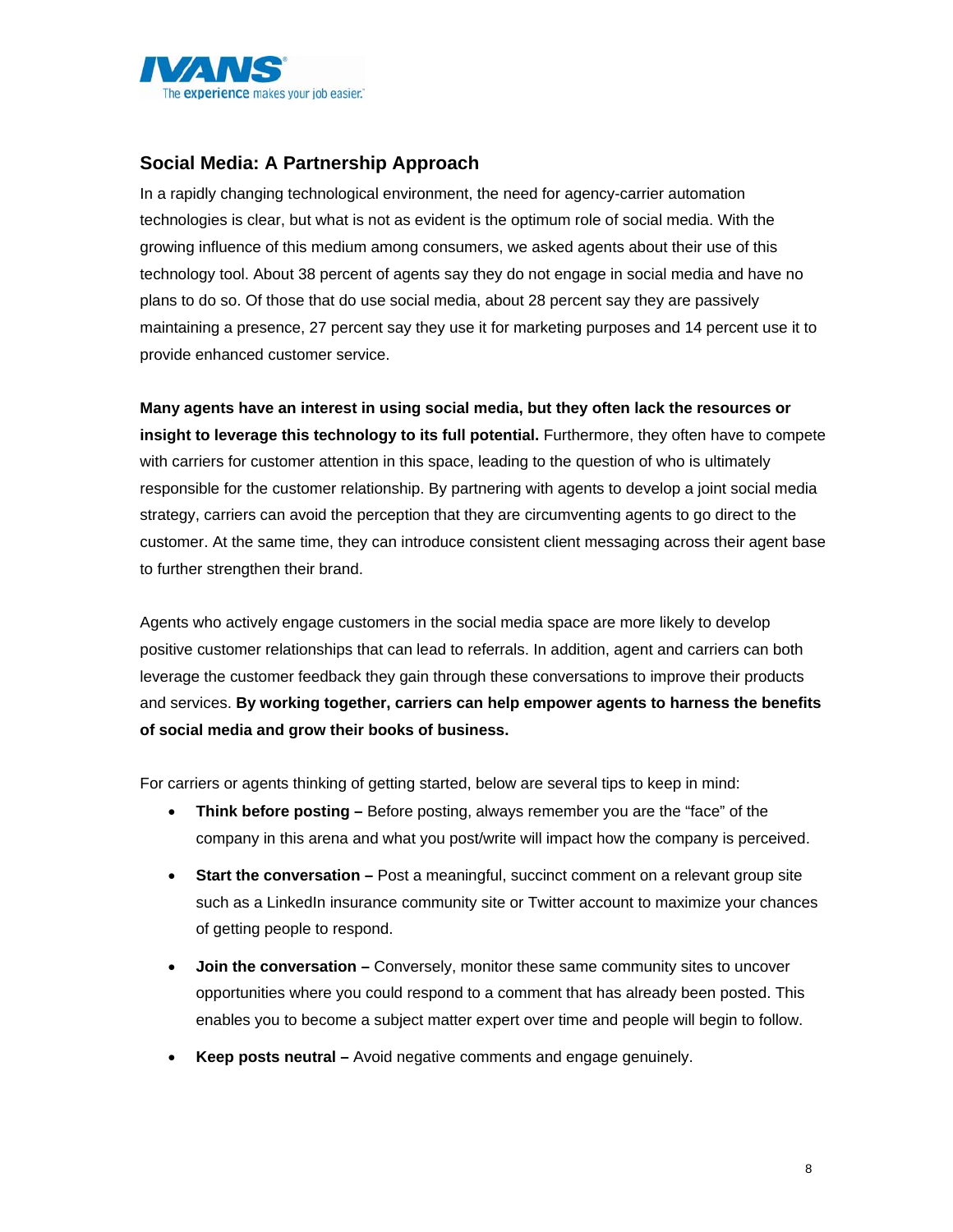

- **Keep sales talk to a minimum** Posts should not be sales focused. Keep them relevant and add value to the discussion or you risk losing credibility.
- **Do not post confidential material** Do not disclose any confidential information or post content that would be considered inappropriate or false.
- **Post authentic and accurate information** Be sure that any links you post are accurate, appropriate and active.
- **Find meaningful content** Subscribe to industry news alerts via email or RSS feeds to find content. You can also search blogs and vlogs that contain posts for commenting.
- **Link to your company site** When possible and appropriate, include a link back to relevant data that is located on your company site.
- **Share information** Be prepared to discuss what is working / not working with your team; what you are seeing and not seeing so you can tweak the process and move on.
- **Encourage interaction** Ask people who you regularly communicate with if they would like to join your company's community site and to follow you on Twitter. Include your social networking links in your closing signatures on emails, your website's main page, sales collateral and presentations.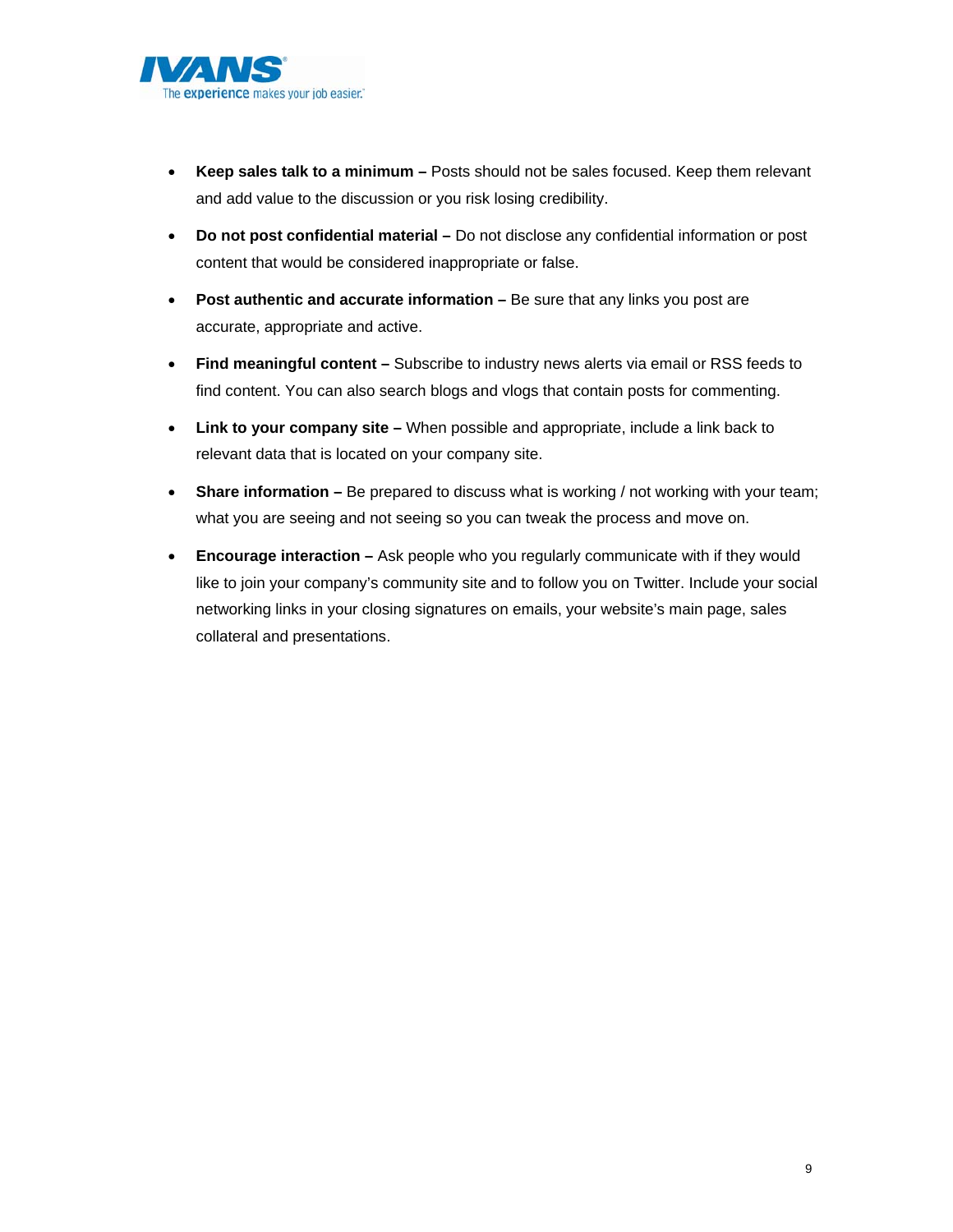

## **Conclusion**

Consumers remain hungry for being able to access data anytime, anywhere, and emerging technologies, such as social networking and mobile applications, have only increased their expectations and made customer service more transparent. With customers shopping around more for quotes, workflow automation tools – such as download and real-time – are becoming a greater necessity for agents to remain competitive. These tools allow agents to respond faster to customers by increasing their ability to communicate more easily with their carriers. As a result, agents are more likely to work with a carrier that places a high value on the "ease of doing business" than a carrier that doesn't.

Proof of this, is the high level of trust that agents have for carriers, which is reinforced through the steady increase in the use of agency-company interface technology over the last few years. Agentcarrier trust is also a testament to the investments that carriers have been making and to the success of industry campaigns such as getrealtime.org and industry organizations such as ACORD and ACT.

Work still needs to be done as agents, unfortunately, are not engaging with all of their carriers, primarily because some carriers do not offer download or real-time capabilities. Carriers want to ensure agents will adopt this technology and are looking for a solid return on their investment. Agents, on the other hand, are looking for ways to reduce redundancies and streamline their workflows, so they can increase their responsiveness and focus more on business opportunities.

Carriers can help defend the agent distribution channel by supporting agency-carrier workflow automation and increase the value of services they provide, resulting in increased customer loyalty and retention. Agents need to proactively seek information for their own benefit and work with carriers that are implementing interface solutions to keep up with consumer demands for quicker service and faster quotes. If certain carriers aren't offering this technology or agents have it but aren't using it, now is the time to get engaged and find out why.

**Bottom line:** To stay ahead of the curve, carriers and agents must work together and embrace these technologies that enable them to communicate effectively with one another, or the customer will pass them by.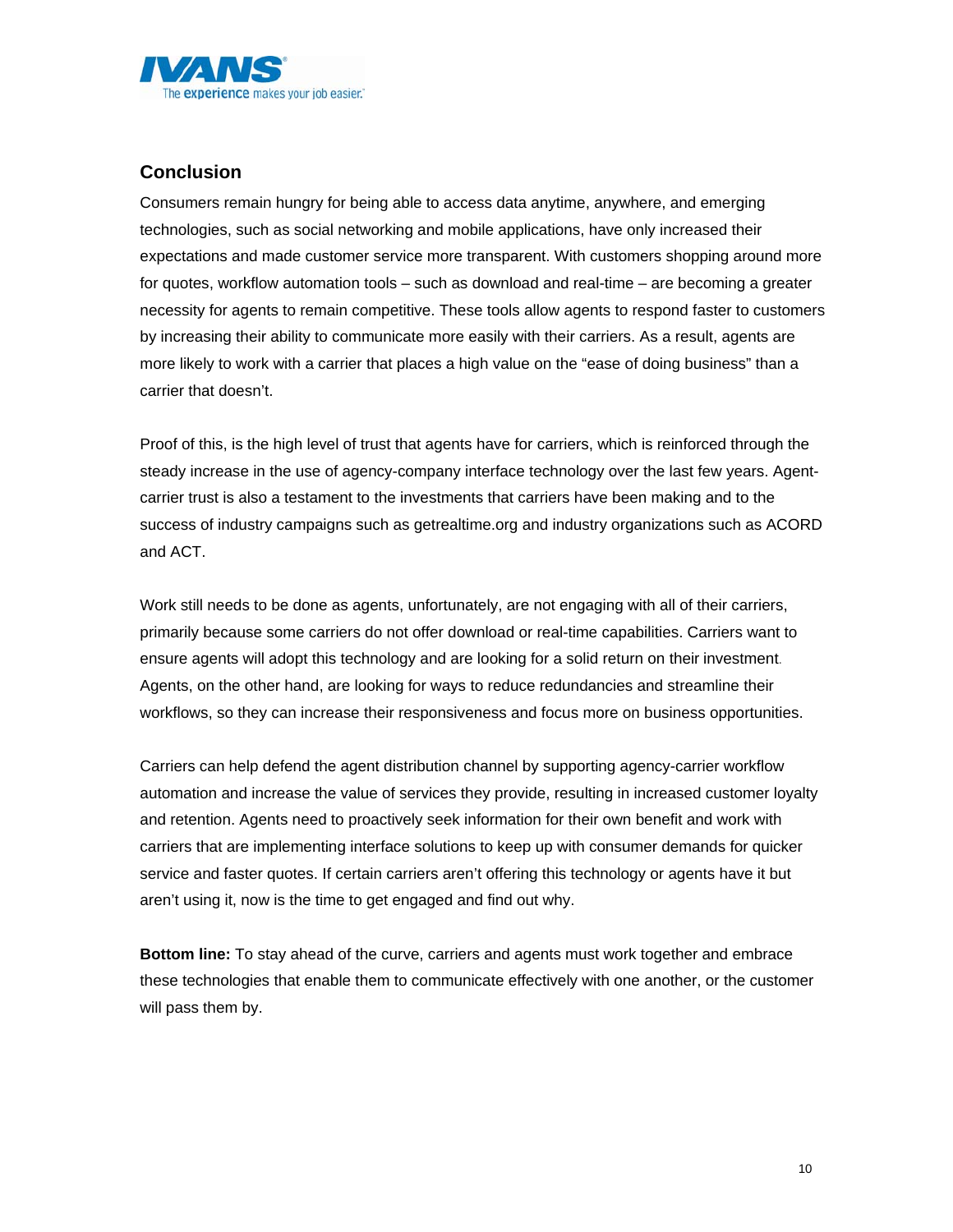

## **Survey Methodology**

From April 29, 2011 to May 5, 2011, IVANS, Inc. conducted a web-based survey to which 515 insurance agents throughout the United States responded. The participants represented a wide range of roles, including President or Owner (43%), Vice President (7%), Insurance Agent (14%), CSR (13%) and "Other" (23%), such as Manager and System Administrator. Respondents also came from agencies who deal with a variety of businesses: Personal Lines (99.6% of respondents), Commercial Lines (89.5%) and Specialty Lines (54.8%). About 82 percent of those who completed the survey came from smaller agencies with \$5 million or less in annual revenue, and 50 percent of the respondents were either the agency president, owner or a vice president.

Participation in this study was voluntary and respondents had the option to withdraw at any point. All responses were kept confidential, and all research data is reported in aggregate form.

## **About IVANS**

IVANS, Inc. provides the healthcare and property/casualty insurance industries with fully managed network, electronic data interchange (EDI) and agency-company interface solutions to help solve complex business issues. Headquartered in Stamford, Connecticut, IVANS serves over 1,000 insurance and healthcare organizations, more than 30,000 independent agents and 135,000 healthcare providers. With over 28 years of experience successfully managing networks, the company also offers its clients relentless customer service, reliable and accessible technical helpdesk support and expert enablement. IVANS, which was formed by 21 insurance companies, also has offices in Tampa, Fla. and Cincinnati, Ohio. For more information, visit www.ivans.com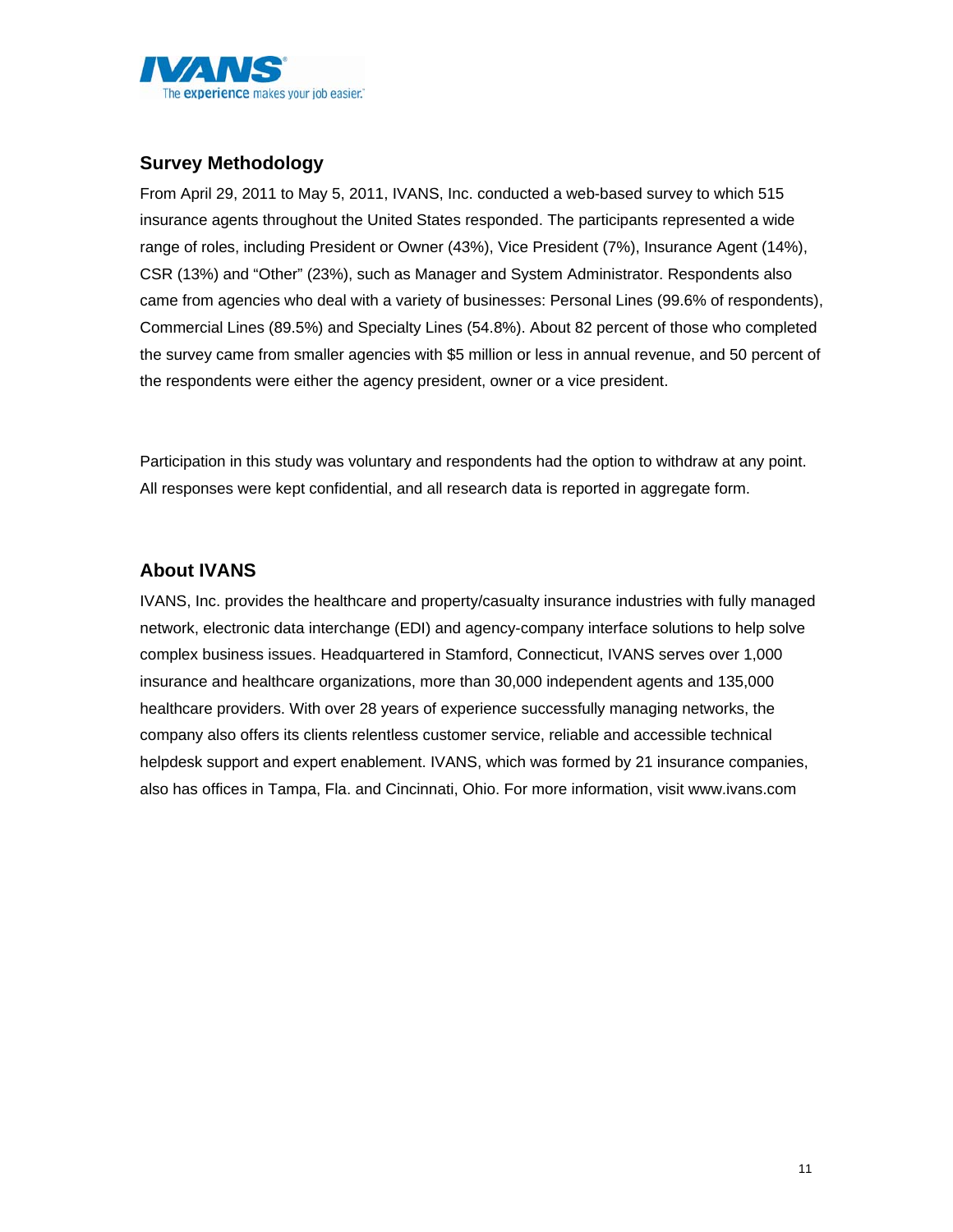



#### **43 Percent of Respondents Think an Increasing Number of Customer Quotes Will Threaten Bottom Line**

**77 Percent of Agents Trust Their Carriers Most or All of the Time** 

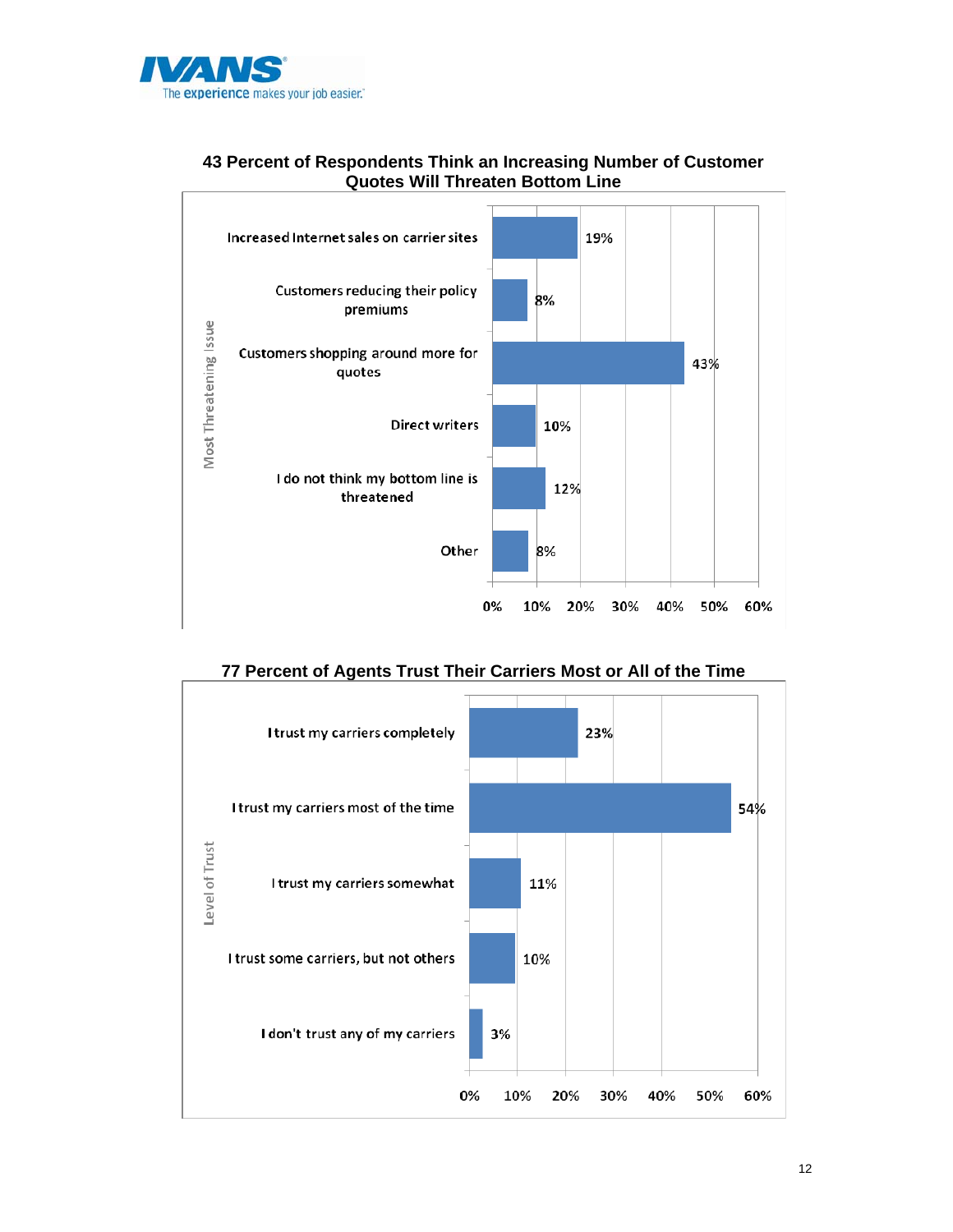



#### **Most Agents Incorporate Multiple Interface Technologies in Their Workflows**

#### **Many Agents Cannot Do Commercial Download With All Their Carriers Because Their Carriers Do Not Provide That Option**